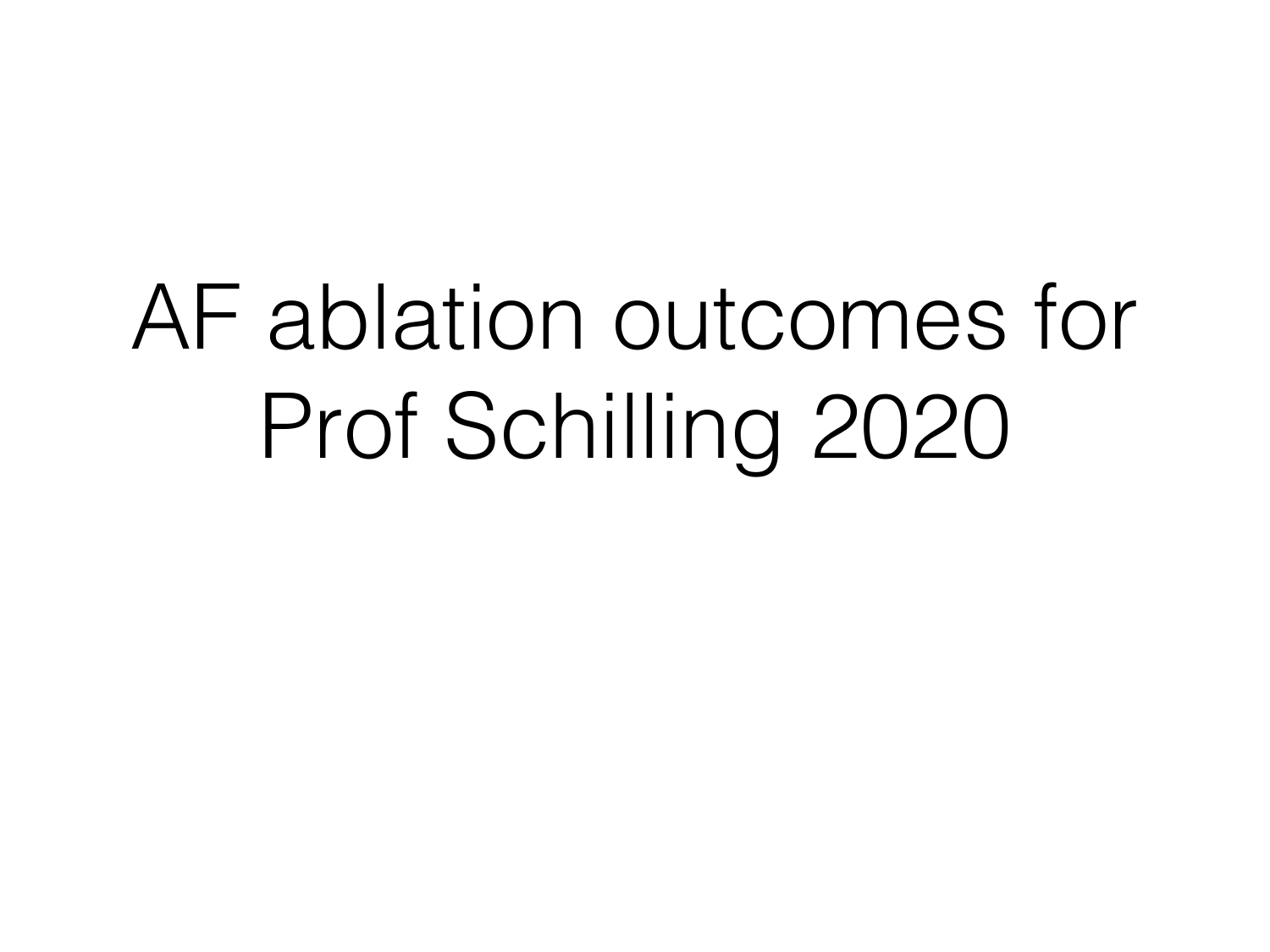# Background

- During much of 2020 I was working to support ITU services while COVID crisis was at its worst
- Private hospitals also diverted much of their resource to supporting the NHS
- I did a limited number of patients in a new day surgery facility at Welbeck Heart health
- I did fewer cases at London bridge and they have not been able to give me my outcome figures although I know that I had no major complications in either site this year
- The figures therefore only show the outcome of patients first procedure because I only do first time ablation at Welbeck.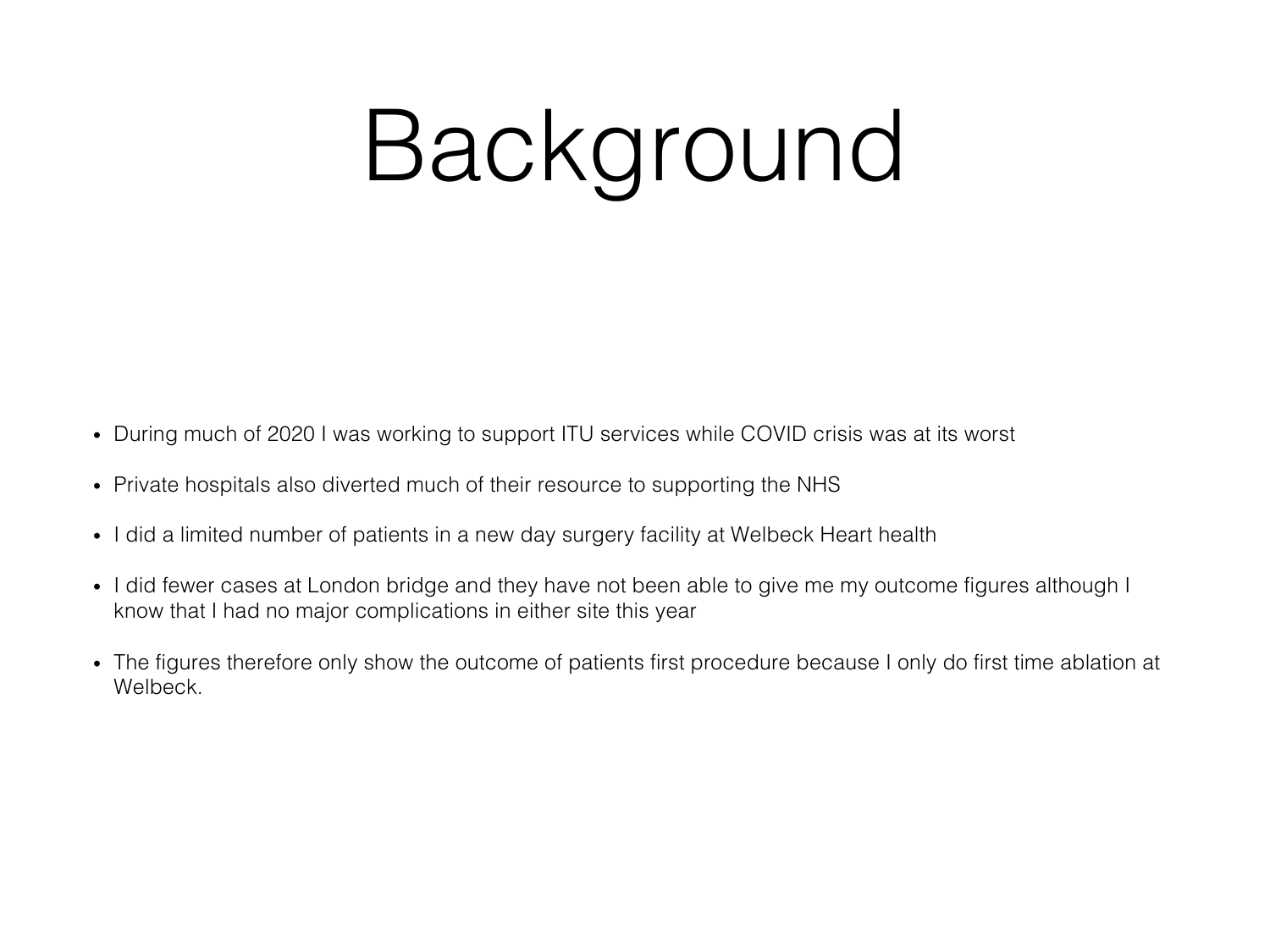### Procedure data vs UK

|                       | <b>Procedure</b><br>time (mins) | X-ray<br>fluoroscopy<br>time (mins) | <b>X-ray dose</b><br>(cGy) |
|-----------------------|---------------------------------|-------------------------------------|----------------------------|
| Paroxysmal            | 57                              | 3.6                                 | 13                         |
| <b>Persistent</b>     | 53                              | 2.2                                 | 8.6                        |
| <b>Total average</b>  | 55                              | 3                                   | 10                         |
| <b>UK Paroxysmal*</b> | 173                             | 33                                  | 3500                       |
| <b>UK Persistent*</b> | 22C                             | 35                                  | 5000                       |

\* Data published by another large UK centre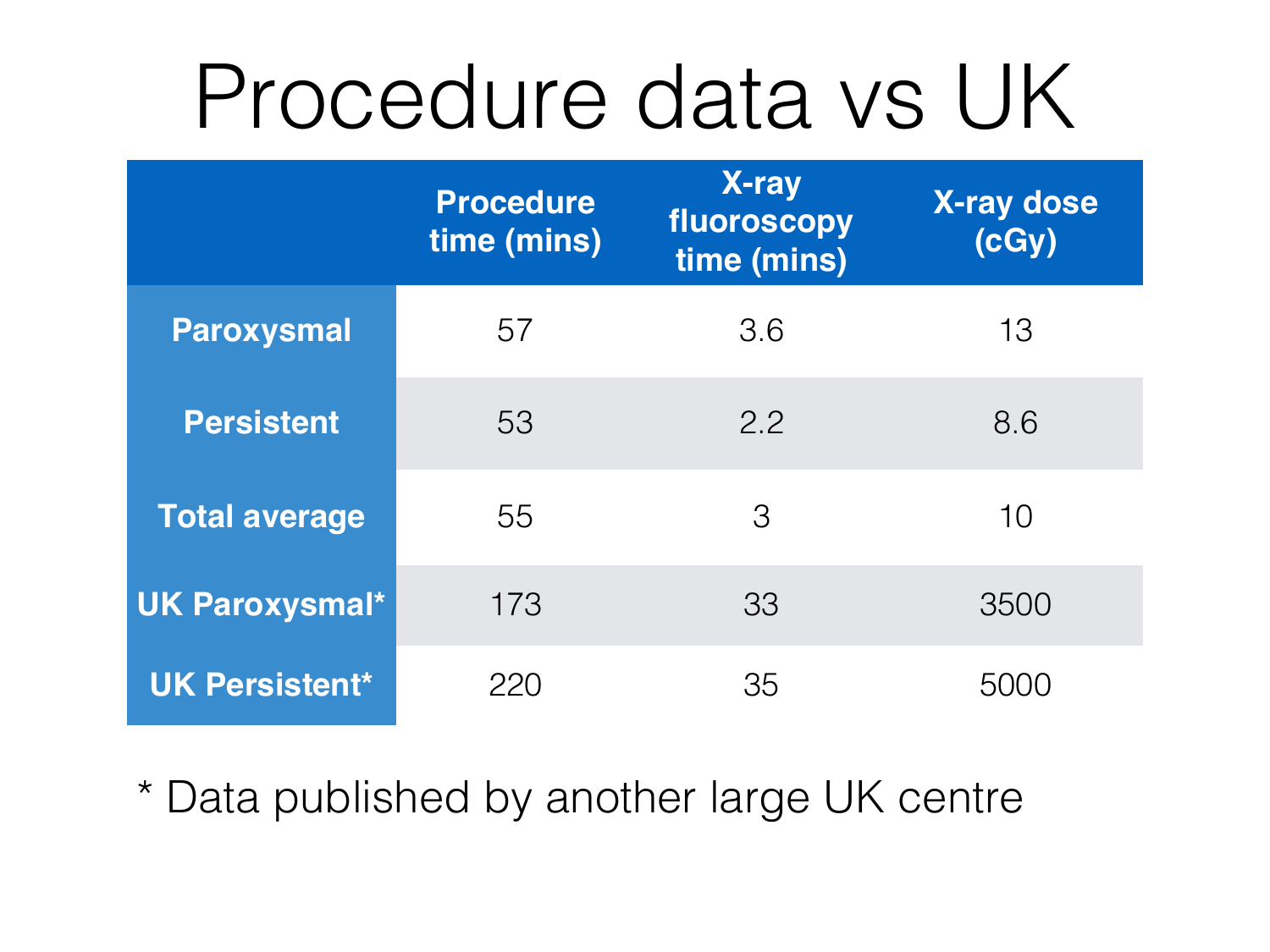### Outcome data

mean follow up 18 months

|                   | patient<br>numbers | procedure<br>numbers | first time<br>complete<br><b>SUCCESS (%)</b> | complete<br>success after<br>repeat<br>procedures<br>(% ) | overall<br><b>SUCCES</b><br>(partial and<br>complete)<br>(% ) |
|-------------------|--------------------|----------------------|----------------------------------------------|-----------------------------------------------------------|---------------------------------------------------------------|
| Paroxysmal        | 16                 | 16                   | 75                                           | n/a                                                       | 75                                                            |
| <b>Persistent</b> | 20                 | 20                   | 80                                           | n/a                                                       | 80                                                            |
| <b>Total</b>      | 36                 | 36                   | 78                                           | n/a                                                       | 78                                                            |

\* No comparator because no UK centre publishes their outcomes in this way